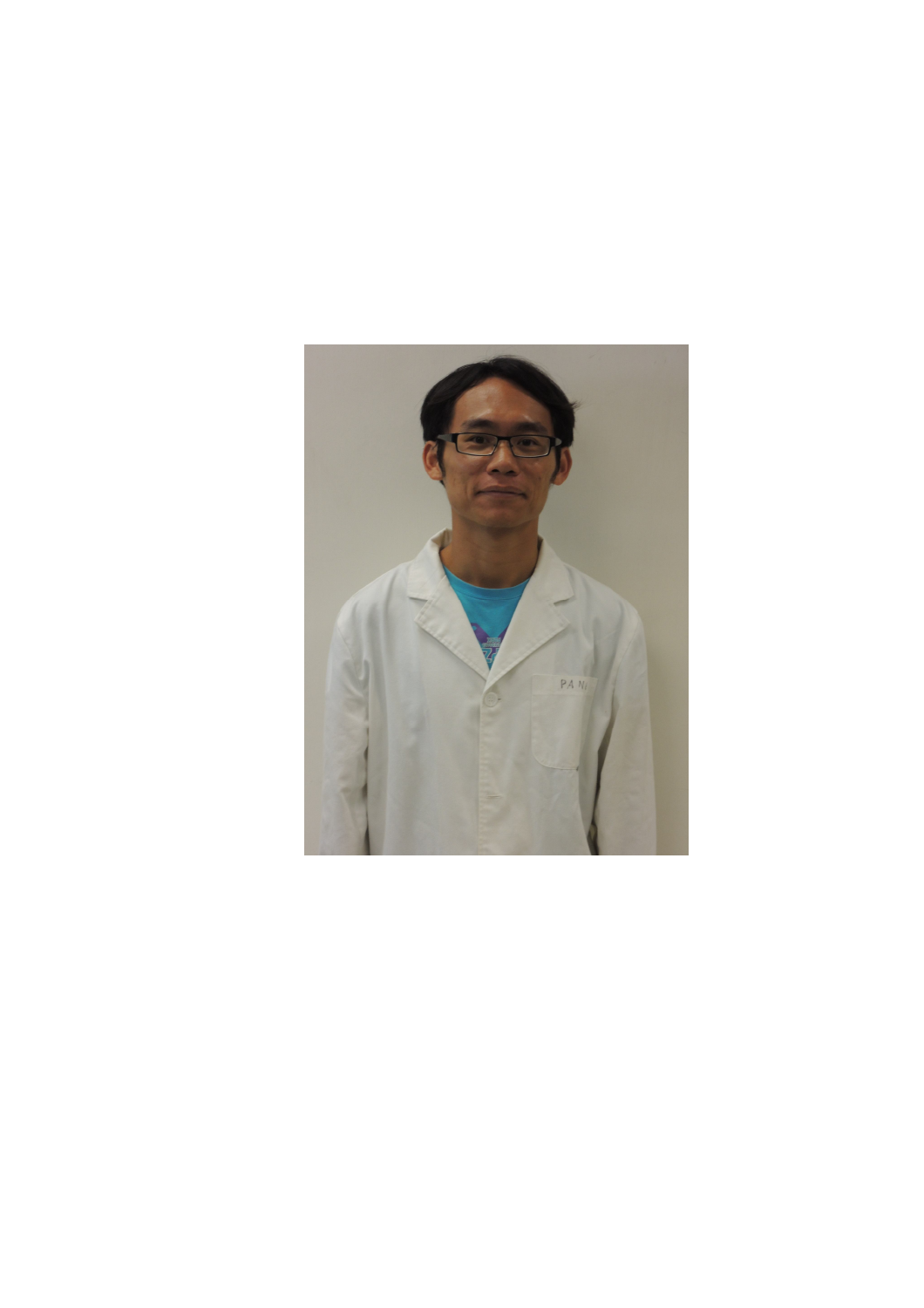# **CURRICULUM VITAE of Mr. YEUNG WING PING (s176687@hkbu.edu.hk)**

## **Name: Yeung Wing Ping**

**Academic qualifications:** Hong Kong Baptist University, Hong Kong, China

### **Previous academic positions held:**

| 2009.7-2011.9 Project Assistant    | Hong Kong Baptist University, Hong Kong, China |  |
|------------------------------------|------------------------------------------------|--|
| 2012.10-2013.1 Technical Assistant | Hong Kong Baptist University, Hong Kong, China |  |

**Present academic position:**<br>2013.10- Technical Instructor Hong Kong Baptist University, Hong Kong, China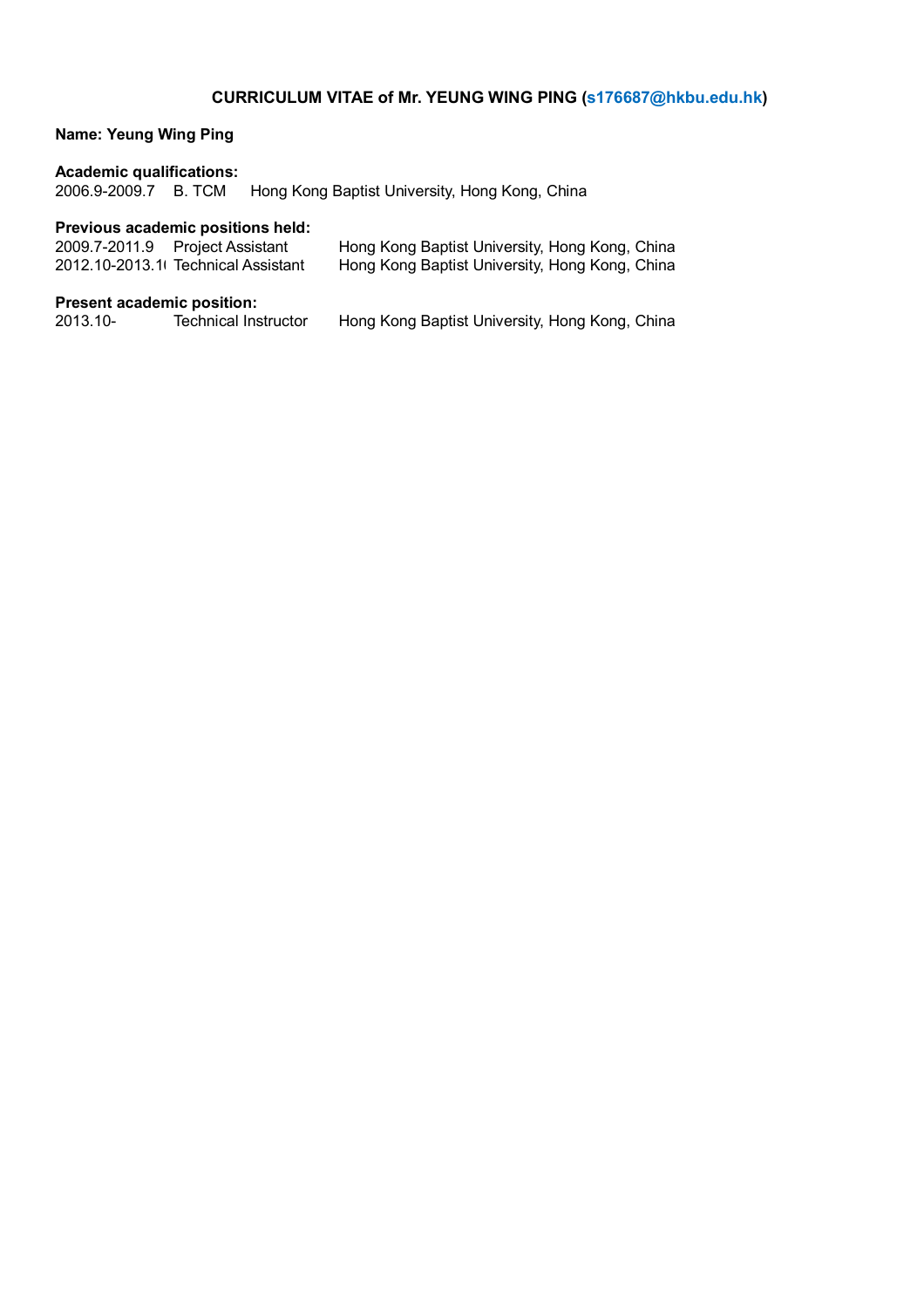| Role as the 1 <sup>st</sup> Equipment In-charge |                 | Role as the 2 <sup>nd</sup> Equipment In-charge |                                                     |                |                         |
|-------------------------------------------------|-----------------|-------------------------------------------------|-----------------------------------------------------|----------------|-------------------------|
| <b>Equipment Name</b>                           | Location        | <b>Responsibilities</b>                         | <b>Equipment Name</b>                               | Location       | <b>Responsibilities</b> |
| General Purpose<br>Upright Refrigerator-        | <b>SCM 506</b>  | 3, 4                                            | TABLE PRESS SINGLE PUNCH                            | <b>SCM 801</b> | 2, 4                    |
| "LAB-LINE"                                      |                 |                                                 |                                                     |                |                         |
| Zoom Stereo Microscopeinclude:- Microscope      | <b>SCM 506</b>  | 3, 4                                            | <b>Acquity UPLC Core System</b>                     | <b>SCM 801</b> | 3, 4                    |
| bod                                             |                 |                                                 |                                                     |                |                         |
| Camera<br>Body<br>with<br>standard<br>Digital   | <b>SCM 506</b>  | 3, 4                                            | <b>TAPPED</b><br>DENSITY TESTERS M:ERWEK A          | <b>SCM 801</b> | 2, 3, 4                 |
| accessories M                                   |                 |                                                 | <b>SVM505</b>                                       |                |                         |
| Multifunctional Drying Heating Ovens with       | <b>SCM 506</b>  | 3, 4                                            | Vivaflow<br>200<br>complete<br>ith I<br>system<br>W | <b>SCM 801</b> | 3, 4                    |
| Forced C                                        |                 |                                                 | pumpWarranty:                                       |                |                         |
| Finesse 325 Rotary Microtome                    | <b>SCM 506</b>  | 3, 4                                            | C Med Extraction Machine Model DHLCapacity:         | <b>SCM 801</b> | 3, 4                    |
|                                                 |                 |                                                 | 20000CC                                             |                |                         |
| Leica SM2400 Sledge Microtome                   | <b>SCM 506</b>  | 3, 4                                            | Avanti J-E High Speed Centrifu w/ rotors            | <b>SCM 801</b> | 3, 4                    |
| Microscope Leica DM R HC with Digital           | <b>SCM 506</b>  | 3, 4                                            | Spray Dryer Mobile Minor 200 0Warranty: 12 mont     | <b>SCM 801</b> | 3, 4                    |
| Camera Leica Digital camera kit for             |                 |                                                 |                                                     |                |                         |
| microscopy                                      |                 |                                                 |                                                     |                |                         |
| Alpha Imager 2200 Enhanced Resolution Gel       | <b>SCM 506</b>  | 3, 4                                            | Blender 4L SS 240VModel: Col e Parmer               | <b>SCM 801</b> | 3, 4                    |
| Document                                        |                 |                                                 | #4240-06i                                           |                |                         |
| Microfuge 22R Refrigerated Mic rocentrifuge -   | <b>SCM 506</b>  | 4                                               | Horizontal laminar flow cabine tModel: Esco EQU/4   | <b>SCM 801</b> | 2, 3, 4                 |
| 14,0 (out of order)                             |                 |                                                 |                                                     |                |                         |
| Aluminum 96-W GeneAMP PCR Syst em               | <b>SCM 506</b>  | $\overline{4}$                                  | Viscometer, rotational 230VM odel: Brookfield LVD   | <b>SCM 801</b> | 3, 4                    |
| 9700 #4314879ln                                 |                 |                                                 |                                                     |                |                         |
| Proeasy Desktop Light Table                     | <b>SCM 506</b>  | 3, 4                                            | Moisture balance 100g, HAL, 22 0VModel: Cole        | <b>SCM 801</b> | 3, 4                    |
|                                                 |                 |                                                 | Pram                                                |                |                         |
| Microscope 20 pieces                            | <b>SCM 506</b>  | 3, 4                                            | Laboratory Freezer"Labline" M:3767-1                | <b>SCM 801</b> | $\overline{4}$          |
| Dissection microscope 17 pieces                 | <b>SCM 506</b>  | 3, 4                                            | Drive unit 220VModel: AR402 Dry graulator           | <b>SCM 801</b> | 2, 4                    |
|                                                 |                 |                                                 | <b>TG2000</b>                                       |                |                         |
| Autoclave                                       | <b>SCM 301A</b> | 2, 4                                            | Drive unit 220VModel: AR402 coating pan M:DKS       | <b>SCM 801</b> | 2, 4                    |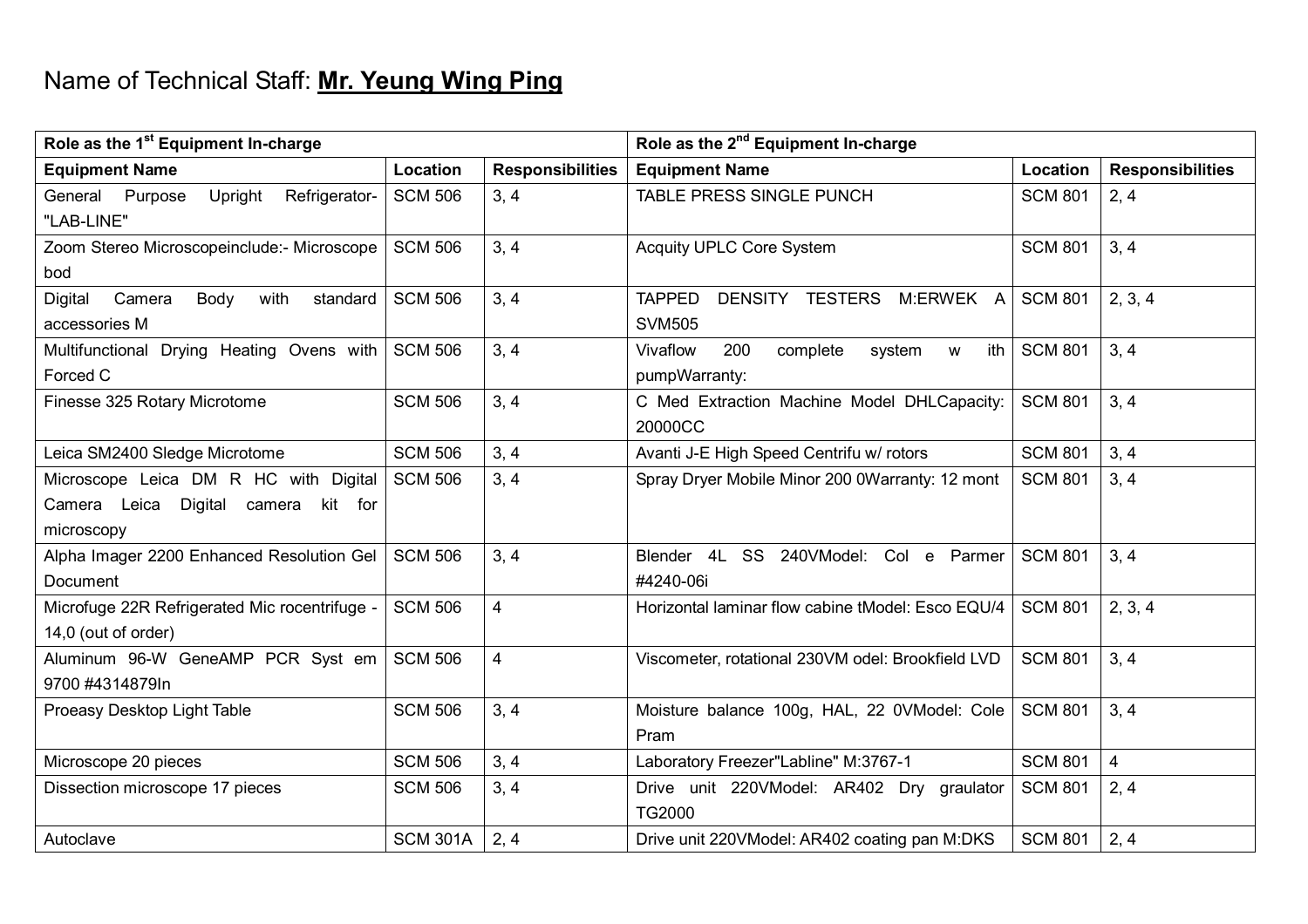| Oven      | <b>SCM 301A</b> | 4 | Drive unit 220VModel: AR402 & packing              | <b>SCM 801</b> | 2, 4                    |
|-----------|-----------------|---|----------------------------------------------------|----------------|-------------------------|
| Ice Maker | <b>SCM 301A</b> | 4 | Table friability/abrasion test erModel: TAR 200    | <b>SCM 801</b> | 3, 4                    |
|           |                 |   | Table combination tester type Model: Multicheck I  | <b>SCM 801</b> | 3, 4                    |
|           |                 |   | Nozzle atomizing systeminclu ding co-current two   | <b>SCM 801</b> | 3, 4                    |
|           |                 |   | Sieve shaker systemModel: FR ITSCH/Analysette      | <b>SCM 801</b> | 3, 4                    |
|           |                 |   | 3P                                                 |                |                         |
|           |                 |   | Semi Automatic Capsuls Orienta ting and Filing     | <b>SCM 801</b> | 3, 4                    |
|           |                 |   | Unit                                               |                |                         |
|           |                 |   | Powder Mixerincluding "V" co ntainer 15 litreMo    | <b>SCM 801</b> | 2, 4                    |
|           |                 |   | HomogenizerModel: Erweka HHO & Wet                 | <b>SCM 801</b> | 2, 4                    |
|           |                 |   | Granulator                                         |                |                         |
|           |                 |   | Filing and Dosing MachineMod el: Yenchen           | <b>SCM 801</b> | 2, 4                    |
|           |                 |   | <b>MN-02W</b>                                      |                |                         |
|           |                 |   | Disintegration TesterModel: Logan DST-3Warran      | <b>SCM 801</b> | 3, 4                    |
|           |                 |   | Shel Lab Digital Vacuum Oven 0.6 cuft/16L, 240V    | <b>SCM 801</b> | 2, 4                    |
|           |                 |   | Temperature and Humidity Chamb erModel: Binder     | <b>SCM 801</b> | 2, 4                    |
|           |                 |   | <b>KB</b>                                          |                |                         |
|           |                 |   | Ultrapure water systemModel: Milli-Q Synthesis A   | <b>SCM 801</b> | 3, 4                    |
|           |                 |   | Diamond TG/DTA Lab Systeminc lude- EXSTAR          | <b>SCM 801</b> | 3, 4                    |
|           |                 |   | Therm                                              |                |                         |
|           |                 |   | Triple punch & dies                                | <b>SCM 801</b> | $\overline{4}$          |
|           |                 |   | Single punch & dies                                | <b>SCM 801</b> | $\overline{4}$          |
|           |                 |   | Large Scale Rotary Evaporator Heidolp LR20         | <b>SCM 801</b> | 3, 4                    |
|           |                 |   | Oven, digital display, 110L ch amber volume,       | <b>SCM 801</b> | 4                       |
|           |                 |   | <b>Binder</b>                                      |                |                         |
|           |                 |   | Vankel Dissolution SystemInc lude:-Single Bath     | <b>SCM 801</b> | 3, 4                    |
|           |                 |   | VK8000 Automated Sampling Stat ion w/ Internal     | <b>SCM 801</b> | 3, 4                    |
|           |                 |   | Medi                                               |                |                         |
|           |                 |   | Filter Holders + Pumps 1 x 1 42mm SS filter holde  | <b>SCM 801</b> | 3, 4                    |
|           |                 |   | 10ml stainless steel extruder with high pressure I | <b>SCM 801</b> | 3, 4                    |
|           |                 |   | <b>Ultrasonic Cleaner Machine</b>                  | <b>SCM 801</b> | $\overline{\mathbf{4}}$ |